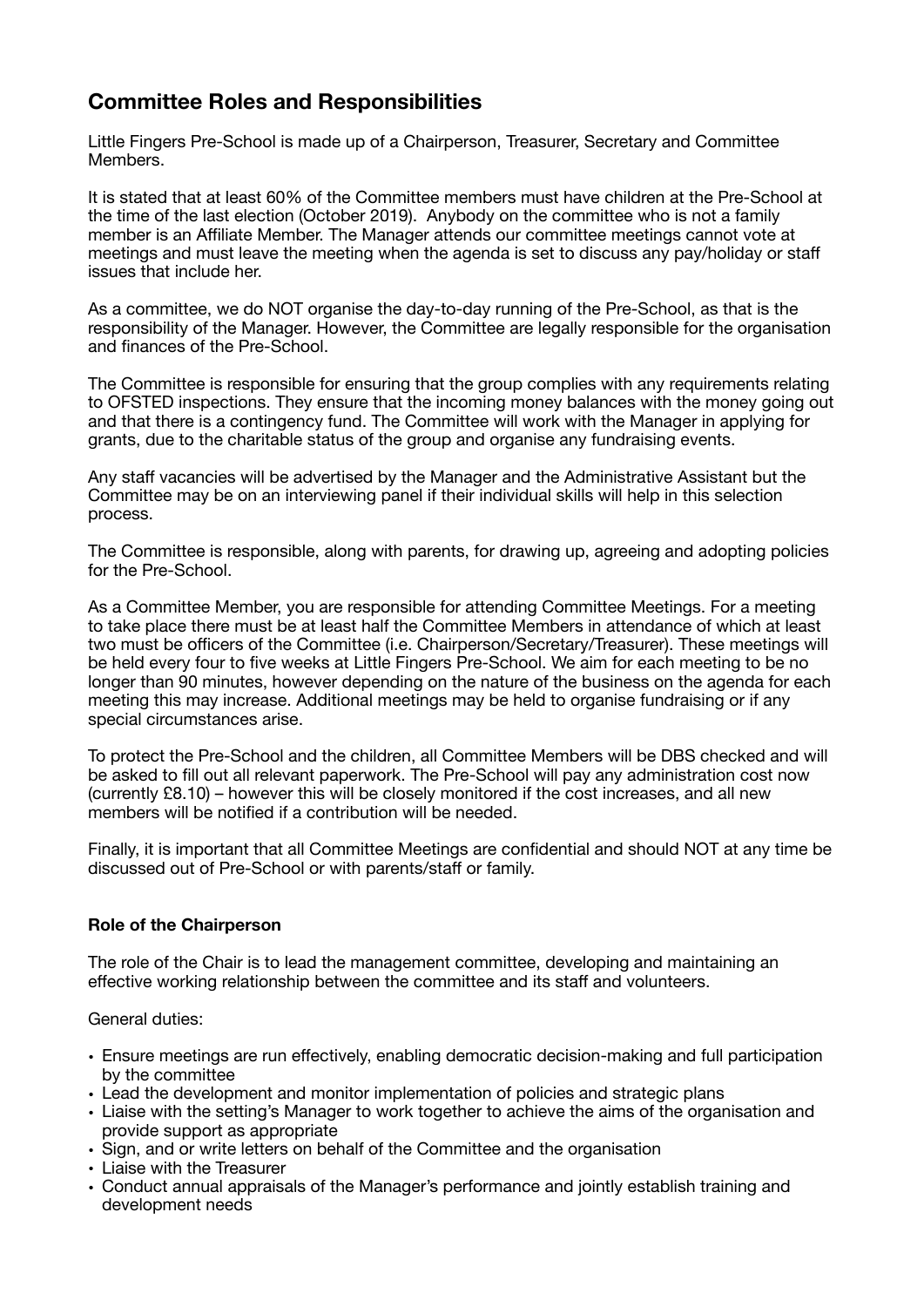- Attend selection panels and disciplinary panels as appropriate for Committee Members, paid staff and volunteers
- Act as an ambassador of the organisation by attending functions, meetings, liaising with the press and acting as a spokesperson as appropriate
- Set and manage the agendas of all meetings
- Ensure a quorum at meetings as set out in the governing document
- Ensure all staff and Committee Members are DBS cleared

### **Role of Secretary**

The role of the Secretary is to support the Chair by ensuring the effective administration of the Committee.

General duties:

- Together with the chair produce the agenda and circulate to members, along with supporting papers in good time
- Ensure all the arrangements are made for the meeting including booking venues, arranging equipment and refreshments and planning for those with special needs
- Take and write minutes following meetings and circulate promptly to all committee members
- Make sure the minutes of the previous meeting are agreed and signed by the chair
- Inform any members who were absent of any actions they need to take
- Maintain the membership list
- Produce a written AGM report as required
- Ensure that the organisation has adequate insurance
- Receive correspondence and report to the committee
- Ensure necessary documents are completed and submitted in accordance with the statutory regulations and the organisations constitution
- Keep the constitution, copies of minutes and other records in a safe place and in accordance with the requirements of the General Data Protection Regulations.
- Send out publicity about the organisations
- Ensure members of the organisation are provided with copies of the annual reports and policies

#### **Role of Treasurer**

The role of the Treasurer is to maintain an overview of the financial affairs of the organisation, ensuring that proper financial records and procedures are maintained

General duties

- Present accounts, financial statements and budgets to the committee at meetings and at other times as required
- Ensure the financial viability of the organisation and monitor financial resources to ensure they are adequate to meet the organisations present and future needs
- Ensure that financial procedures and controls are in place
- Check bank statements and reconcile them with the cash book on a regular basis
- Ensure that bills are paid promptly and all income is banked correctly
- Offer advice on financial implications of the organisations strategic aims
- Ensure that the organisation has an approved investment policy and that there is no conflict between this and the object of the organisation
- Liaise with the manager of the organisation on financial matters
- Ensure that accounts are prepared, disclosed and submitted to the relevant bodies in line
- with constitution and statutory requirements
- Maintain an inventory of equipment e.g. computers resources etc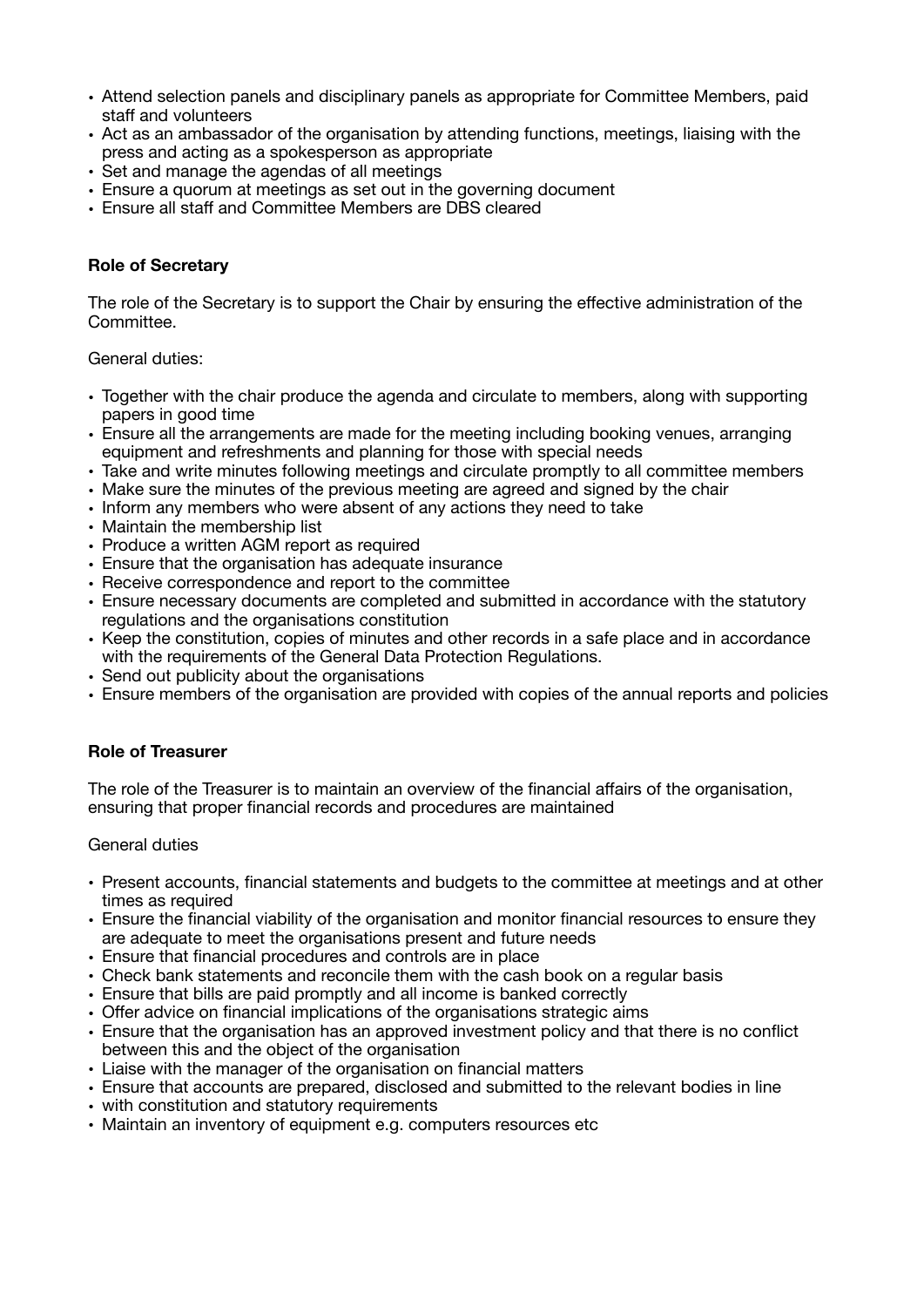# **Role of Committee Member**

The role of the management committee is one of responsibility, trust and strategic planning to ensure the effective management of the organisation

General duties:

- Strategic planning and guidance aimed at ensuring the organisation is working to achieve its aims and objectives
- Ensure all decisions made are in line with the organisations constitution
- Ensure the organisation complies with its governing documents and meets all legal
- requirements
- Ensure the organisation is managed effectively and operates within its guidance, budget and business plan
- Respects confidentiality
- Ensure the organisation uses its resources effectively to meet its aims and objectives, attend meetings and give firm strategic direction, setting policies, defining goals, setting targets and evaluating performance against the targets.
- Ensure financial stability of the organisation
- Recruit and manage all staff including volunteers
- Protect and manage the property of the organisation and ensure proper investment

#### Legal matters

A guide for voluntary management committees produced by The Early Years Alliance is available for all committee members. Please refer to the Administrative Assistant. In this information, you will find all legal matters focusing on the different types of legal structures that can be adopted by non-profit making organisations. The voluntary management committee is the most widely used management structure in childcare but other options are open to childcare groups.

Whether it is large or small, an organisation needs a set of rules which are set out in the governing document and will define what the organisation sets out to achieve. The form of the governing document will depend on the selected legal structure.

#### Meetings

#### General Meetings

Meetings should have an agenda that are circulated a couple of days in advance of the meeting so that everyone knows what is expected of you and what issues will be discussed. However, please find our agenda below that will be used for every general meeting. If for any reason the agenda is to be changed due to different circumstances a new agenda will be issued as above.

#### Annual General Meeting

The Committee is elected for the coming year at the AGM. Voting can be recorded by a show of hands and or by ballot. At this meeting the Treasurer, Chair and Manager should give an annual report.

#### Open Meetings

An open meeting is open to all and does not involve business discussions and decision-making, for example you might decide to invite a speaker.

#### Meeting functions

Receive information Consult members on their opinions, views and feelings Discuss important policy decisions